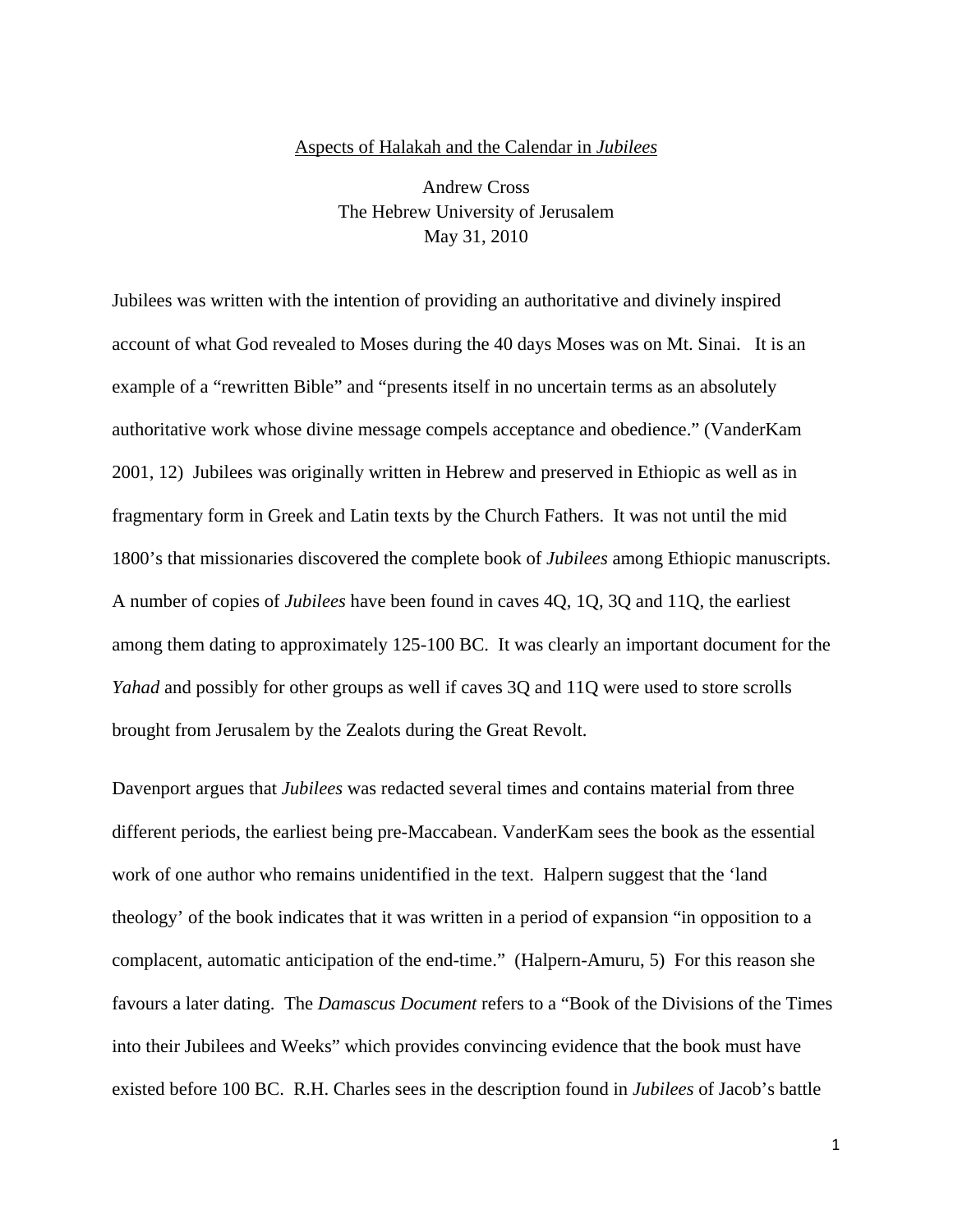with Esau parallels with the description found in 1 Maccabees of a battle fought by Judas Maccabees. VanderKam notes that *Jubilees* polemic against nudity may reflect the construction of a gymnasium in Jerusalem in 175 BC. Furthermore, he suggests that Jubilees is aware of *Book of Dreams* found in the Enoch corpus and written sometime after 164 BC. Jubilees gives no evidence of separating from the broader community suggesting that it was written before the formation of the *Yahad*. If the wicked priest mentioned in *Yahad* documents is identified with Jonathan (154-42 BC) or Simon (142-34 BC) then *Jubilees* must date around 160-150 BC. (VanderKam, 21) As noted by Talmon, "Whoever does not observe the festivals of the year at the same time as the community in which he lives, ceases to be a member of the social body to which he hitherto belonged." (Talmon, 149) It seems likely that some kind of separation would have soon resulted over the diverging calendars. Sacchi suggest that the reference to a boastful king who attempts to change "times and law" may reference an attempt by Antiochus IV to make changes to the calendar, perhaps resulting in divisions. However, this suggestion relates the fourth beast of Daniels vision to Greece when the third beast which was a four headed leopard is a better candidate.

The revelation contained in Jubilees came through an angel of the presence. According to the author, the angel of the Presence was the most elite of angels that were created on the first day of creation. (Jubilees 2:2) The term is not found in the Bible although an allusion to such an angel may be found in Isa. 63:9. Jubilees identifies this angel with the "angel of God" mentioned in Exodus 14:19 that went before the Israelite army. In another passage in Exodus, God commands the people to obey this angel, "for he will not pardon your transgression; for my Name is in him." (Exodus 23:20-23) These references to the 'angel of God' in Exodus, "suggests a near identification of the angel and God" (VanderKam, 88) and so it is not surprising that the author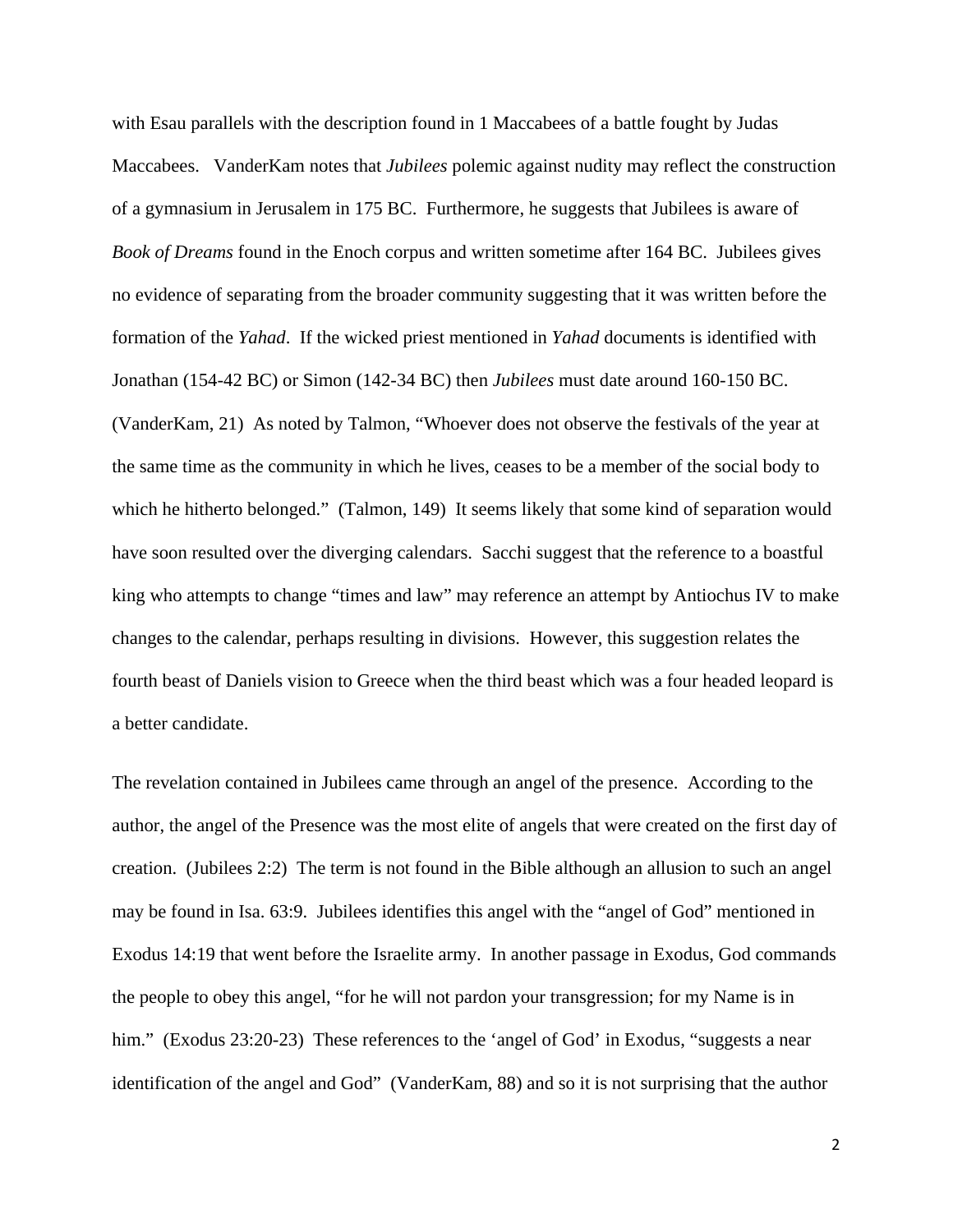of Jubilees attributes to the angel of the Presence what is directly attributed to God in the Biblical narrative.

*Jubilees* encompasses the time from "[the time of creation until] the time of the new creation." (Jubilees 1:29). It establishes a chronological system based on the division of history into periods of years, weeks and jubilees. According to this scheme, (a) seven days constitute a week, (b) seven weeks constitute a pentecontad cycle, (c) seven pentecontad cycles constitute a year, (d) seven years constitute a sabbatical cycle, (e) and seven sabbatical cycles constitute a jubilee. (Pfann 2009, 109) These divisions make a theological statement about the importance of the Sabbath. According to Jubilees, the people of Israel were specially entrusted with the keeping of the Sabbath as Gods covenant community. The division of time and history into seven is central to the author of Jubilees in understanding Gods plan for the ages. Unlike the year and the month, the week has no basis in nature but was mandated by God as a part of the creation week. The division of time is found in a number of places in the Penteteuch. The Feast of Weeks, the Day of Jubilee and the length of Passover are based on the number seven. Aspects of the temples service incorporated the number seven, such as the number for sacrifice, the length of time until purification and the number of lamps on the menorah. Seven is also a part of the narrative sections of the Bible, such as the length of Jacob's service in Haran, the length of the drought in Egypt and the number of times Israel was to march around Jericho. Sacchi suggests that the division of time into sevens is found in a Mesopotamian omen text dating (coincidentally?) to the  $7<sup>th</sup>$  century BCE. This omen text lists the  $7<sup>th</sup>$ ,  $14<sup>th</sup>$ ,  $21<sup>st</sup>$  and  $28<sup>th</sup>$  days as "inauspicious". He adds in a footnote that the  $19<sup>th</sup>$  was also included in the list of inauspicious days "but it was a day of mourning". (Sacchi 2007, 114) There are some significant problems with this theory because it assumes that the first of every month is the first of every week with

3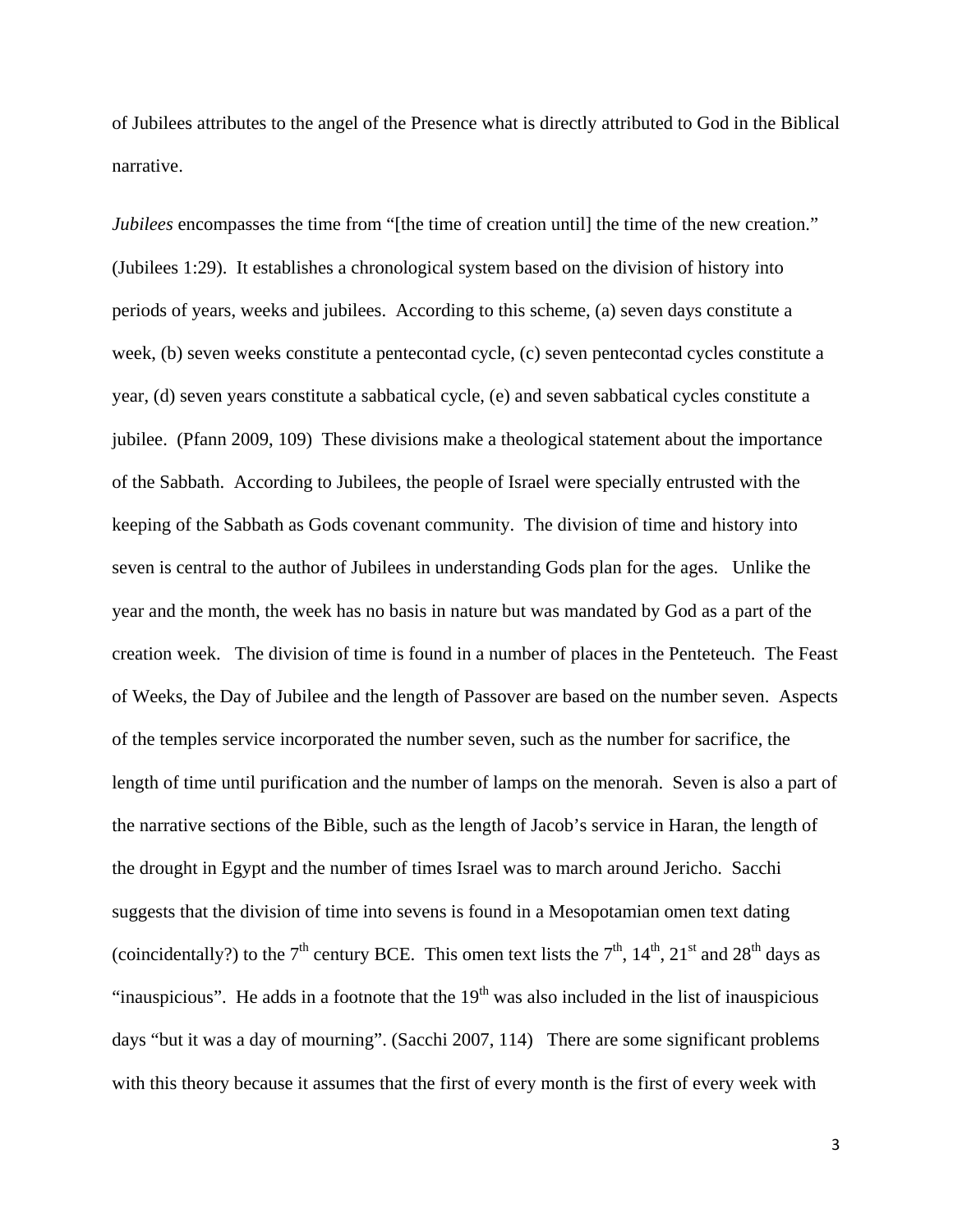the result that we have days unaccounted for at the end of each month. Jubilees measures time in "weeks of years", a precedent for which is found in the "weeks of years" in Daniel 9.

The emphasis on divisions of time in Jubilees is tedious, but as noted by VanderKam, the point made is quite profound. In *Jubilees*, the events of the Exodus and Conquest take place in the 50<sup>th</sup> jubilee since the founding of the world. According to Leviticus 25, two events were to take place in the year of Jubilee: the release of Israelite slaves and the return of ancestral property to their original owners. The author of Jubilees transfers these commands for individual Israelites and applies them to the nation of Israel. On the  $50<sup>th</sup>$  jubilee, Israel was released from captivity in Egypt and returned to their land; the land promised to Shem but stolen by Canaan. Thus, the entire book leads the reader to understand that Israel's history and actions are a part of a foreordained plan of cosmic proportions and revealed through the divisions of time. (VanderKam 2001, in loc)

The organization of history into periods based on sevens did not start with *Jubilees*. For example, K. Koch has put forward the following scheme summarized below:

- $\bullet$  480 years from Exodus from Egypt to the 1st temple (40 x 12)
- 480 years from 1st temple to the *end* of Babylonian exile (40 x 12)
- 430 years from 1st temple to *beginning* of Babylonian exile
- Exiled for a period of 50 years = one jubilee (7x7 years) base on *deror* in Jer. 34:17 equal to 50 years (cf. Lev 25:10, 2 Kings 25,27)
- Chronicler puts the Exile at 70 years according to Jer. 25:11 (cf. 2 Chr 36:21)
- 430 years + 70 years = 500 years from building of 1<sup>st</sup> temple to end of Exile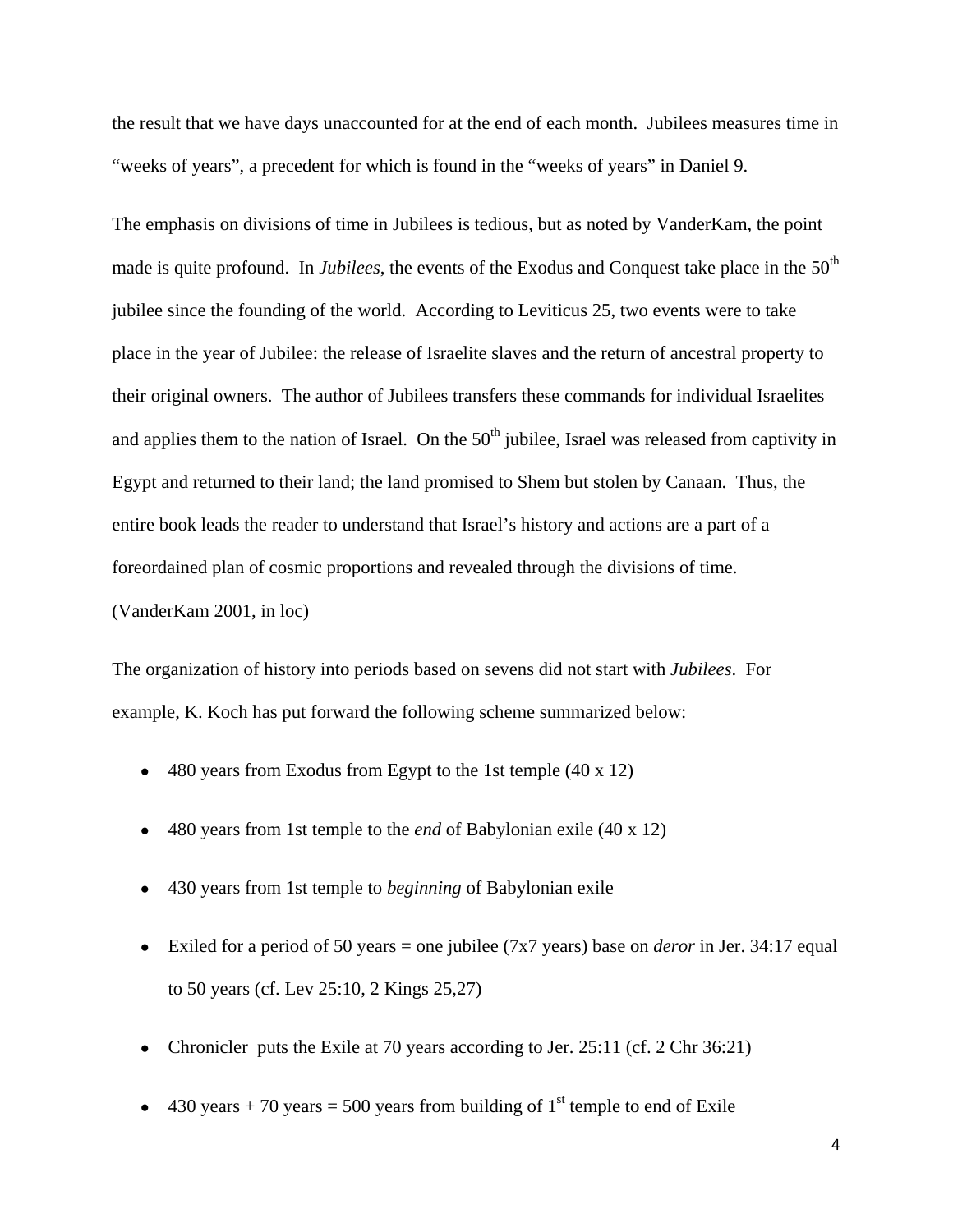- $\bullet$  500 years + 480 years = 980 years from Exodus to end of Exile
- 980 years  $= 2 \times 49^{\circ}10 490$  years is a basic unit of time in Daniel 9:24 (Kvanvig 1983, 58)

However, this scheme is somewhat speculative. Why were the initial periods 480 years instead of 490? And what about the discrepancy for the length of exile? This being the case, it is notable that the total period is divisible by "weeks of years". Based on this evidence, it can be argued that there is precedence in the Bible for *Jubilees* method of dividing and interpreting history.

The content of *Jubilees* is said to be recorded also on heavenly tablets that contain, "the divisions of the years from the time the law and the testimony were created-for the weeks of their jubilees, year by year in their full number, and their jubilees from the time of the new creation. (Jubilees 1:29) The existence of these tablets support the idea that all is foreknown and preordained by an all-wise God. Enoch also makes mention of heavenly tablets that contain "all the deeds of men" (1 En. 81:2)

VanderKam notes that, "the writer introduces a significant amount of legal material into the patriarchal narratives." (VanderKam 2001, in loc) Besides enabling the writer to establish a calendar, it also makes a theological statement - the law is applicable for all generations. It is for this reason that Jubilees was thought to have been written after the time of Christ before copies of Jubilees was discovered at Qumran. Jubilees takes a much more stringent position on the Law than that found in rabbinic sources and shares more in common with *halakha* identified with the Sadducees and the Essenes.

## For example: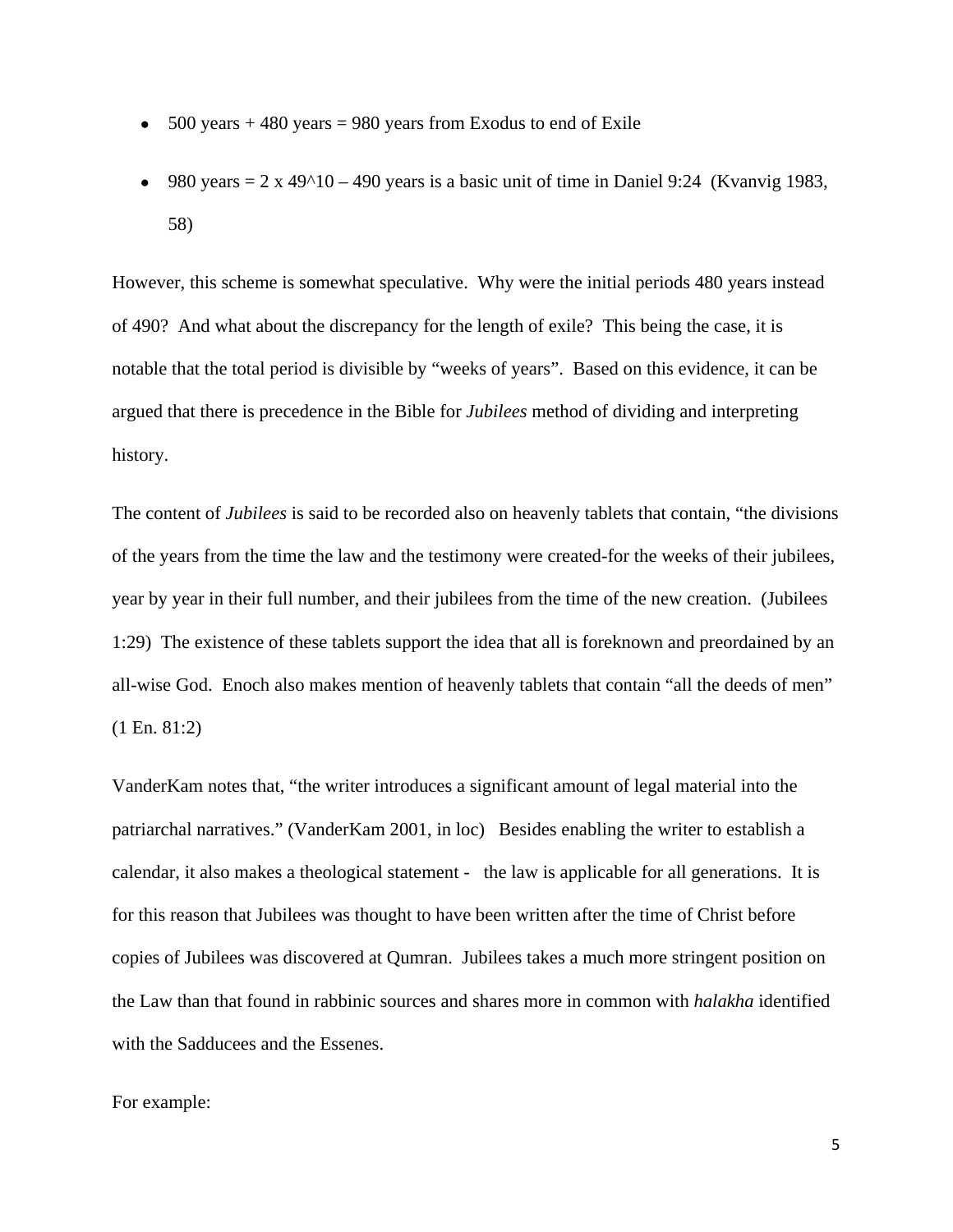- 1 Jubilees forbids war on the Sabbath whereas the Rabbis permit defensive warfare and an attack on a besieged city was allowed if it was begun 3 days before the Sabbath.
- 2 Jubilees forbids sex on the Sabbath. The Rabbis do not.
- 3 Drawing water on the Sabbath is forbidden whereas the Rabbis allow the drawing of water in certain cases.
- 4 All travel is forbidden whereas the Rabbis allow travel up to 2000 cubits beyond city wall and on ship if one boarded before the Sabbath. (Sussman)

This *halakah* shares similarities with the Damascus Covenant which similarly prohibits drawing water into a vessel, speaking in vain and walking more than 1000 cubits outside the city on the Sabbath. However, *Jubilees* is unique in demanding death as the penalty for Sabbath desecration.

A primary concern of *Jubilees* is intermarriage. The author takes pains to show that the priestly and royal lines are pure. The only way to be sure is to have a record of who the wives of the patriarchs were. Genesis does not give us this information so *Jubilees* fills in the gaps. For example, we discover that the wife of Levi was Melcah, "one of the daughters of Aram", a nation on the approved list. By identifying the wife of Levi, the purity of the Levitic priesthood was established. ( VanderKam 2001, 114) Jubilees tries to explain away those aspects of the genealogy that do not fit with its strict idea of intermarriage. In the case of Judah's marriage to the Canaanite woman, Betusel, Jubilees informs us that two of her sons died and the  $3<sup>rd</sup>$  never married. Somewhat ironically, only the children of Tamar are counted in the 70 that go to Egypt. Similarly, according to Genesis, Simeon married Debba, another Canaanite woman, but Jubilees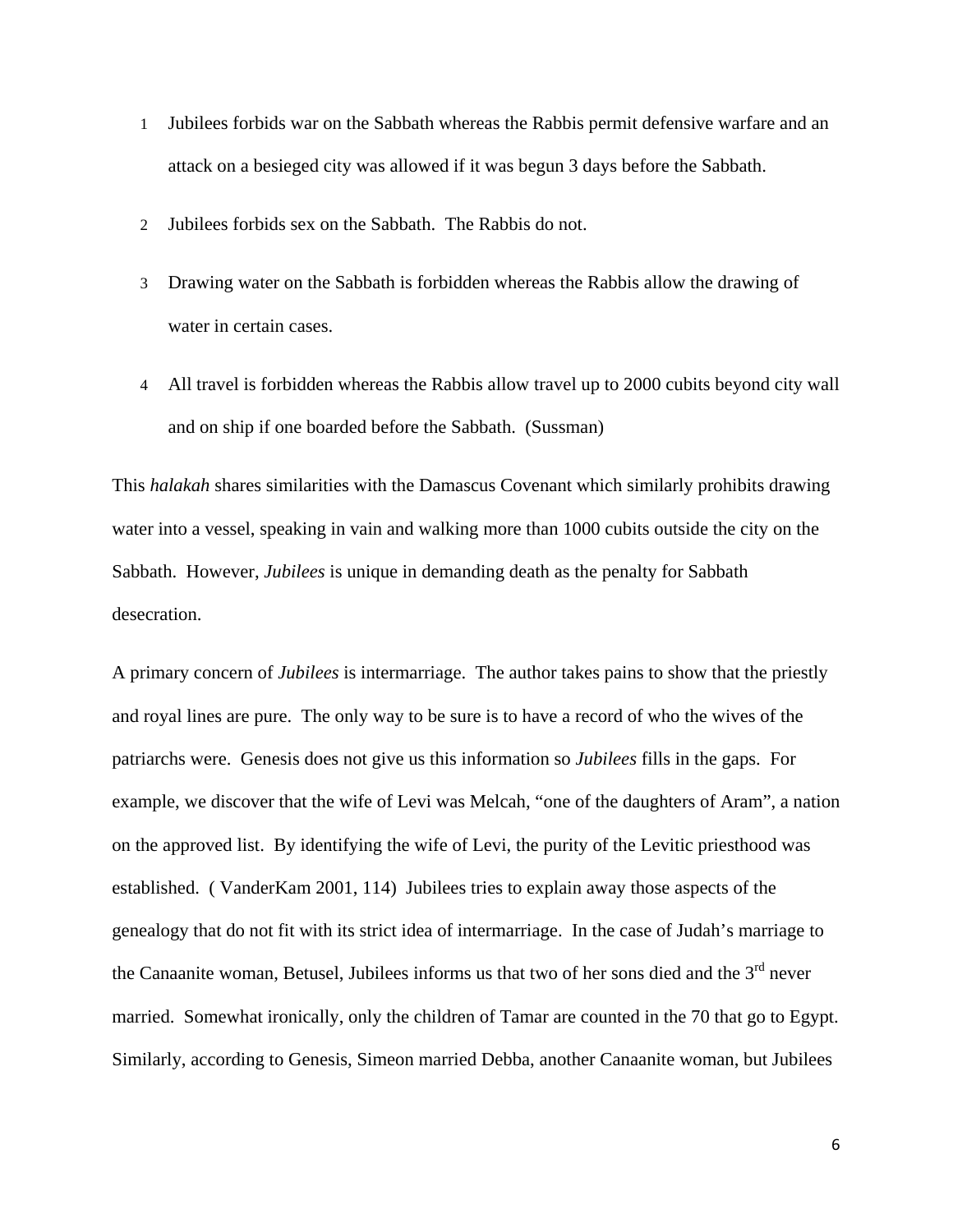add that Simeon "changed his mind later and married another woman from Mesopotamia like his brothers" (Jub 34:20, Vanderkam 2001, 115)

Jubilees also elaborates on Biblical narratives in order to shed light on difficult laws. The story of the creation of man and women is expanded in order to explain the reason for the difference in length of impurity for women after giving birth to a son as opposed to a daughter. The scroll 4Q265, also known as Sereck Damascus, uses a similar argument.

Of particular concern for Jubilees was the dating of the Feast of Weeks, a feast that Jubilees associates with the covenants made by God with Noah, Abraham and Israel. The Pentateuch does not date the feast but only states that it was to begin fifty days from "day after the Sabbath" (Lev. 23:15) *Jubilees* interpreted this passage to refer to the first Sabbath after Passover. This agrees with the calendar in the MMT which states that "on the fifteenth thereof [the third month] is the festival of Weeks." According to the Rabbinic calendar, the day for the count of the Sabbath was to begin the day after the Passover, interpreting 'Sabbath' as 'Festival' and thus starting the count on the day after the final day of the feast. Sussman states that this difference in dating the beginning of the Feast of Weeks is reflected also in the calendar of the Sadducees as well as in the *MMT* and the *Temple Scroll*. These sources understand the Sabbath from which to start the count for the Feast of Weeks not as "the day after the festival, as interpreted by the Rabbis, but rather means 'Sunday' the first day of the week (after the Sabbath)." (Sussman) The Rabbinic interpretation meant that the 'raising of the Omer' could fall on a Friday. This difficulty was addressed in Rabbinic. According to the Mishna, "The rule is to harvest it at night, but if it is done by day it is valid, and it overrides the Sabbath." (m. Menah 10:9, Talmon 1989, 172) It further adds, "The Boethusians also opposed the raising of the Omer on the Sabbath... because the Boethusians who used to say that the Omer may not be reaped at the close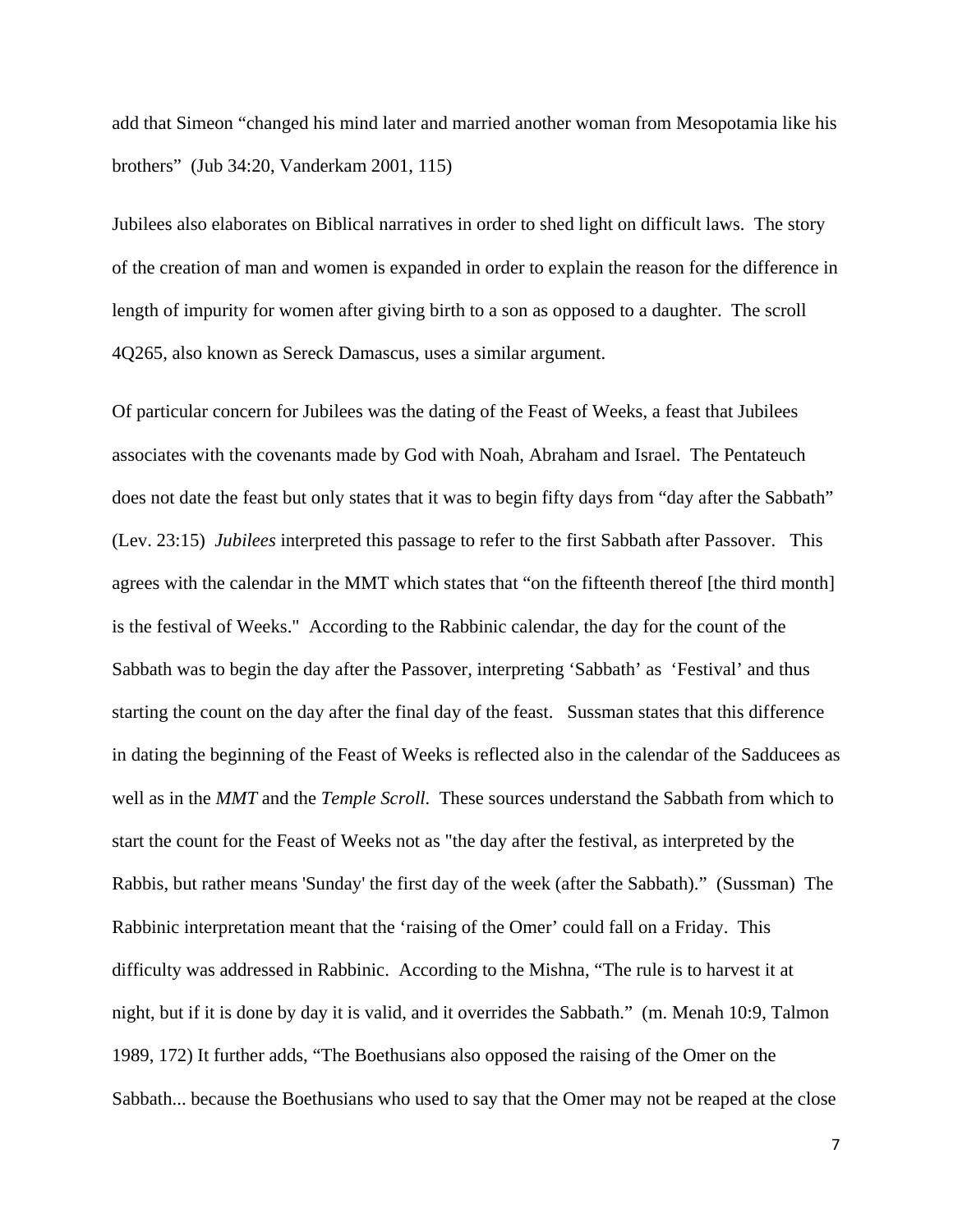of a festival." (Talmon 1989, 172) It is clear then those controversies of *halakah* alluded to in Jubilees are also discussed in later rabbinic literature and in sectarian documents.

At the heart of the disagreement over *halakah* was the calendar. The calendar in *Jubilees* was rigid, with no room for compromise or error, its origin based on the heavenly tablets. *Jubilees* is vehemently opposed to the lunar calendar. It warns that, "There will be people who carefully observe the moon with lunar observations because it is corrupt (with respect to) the seasons and is early from year to year by ten days. (Jub. 6:35b-36) In retelling of the story of creation, Jubilees removes the moon from the list of celestial bodies that regulate time. "God gave the sun as a great star on earth (to indicate) the days, the weeks, the months, the holy days, the years, the Sabbaths, the jubilees and all the periods of the year." (Jub 2:9, Sacchi 2007, 101) The sun became the determiner, even of months!

The conflict over the use of the moon in regulating time is also evident in later rabbinic sources. According to one midrash, "'Because they regard not the works of the Lord, nor the operation of His hands, he shall destroy them and not build them up'... 'the operation of His hands,' these are the new moons, as is written, 'And God made the two great luminaries' (Gen 1:16); it is also written, 'He appointed the moon for seasons' (Ps 104:19). These are the heretics, who do not reckon either appointed days or periods; 'He will destroy them and not build them up'; He will destroy them in this world and He will not build them up in the world to come."Midr. Ps. 28:5 (Talmon, 168)

Jubilees makes use of a 364 day solar calendar. Because 364 is divisible by 7, it was possible to celebrate the feasts on the same day of the year, each year. An additional advantage of this system is that none of the feasts fell on a Sabbath. *Jubilees* divides the bringing of first fruits

8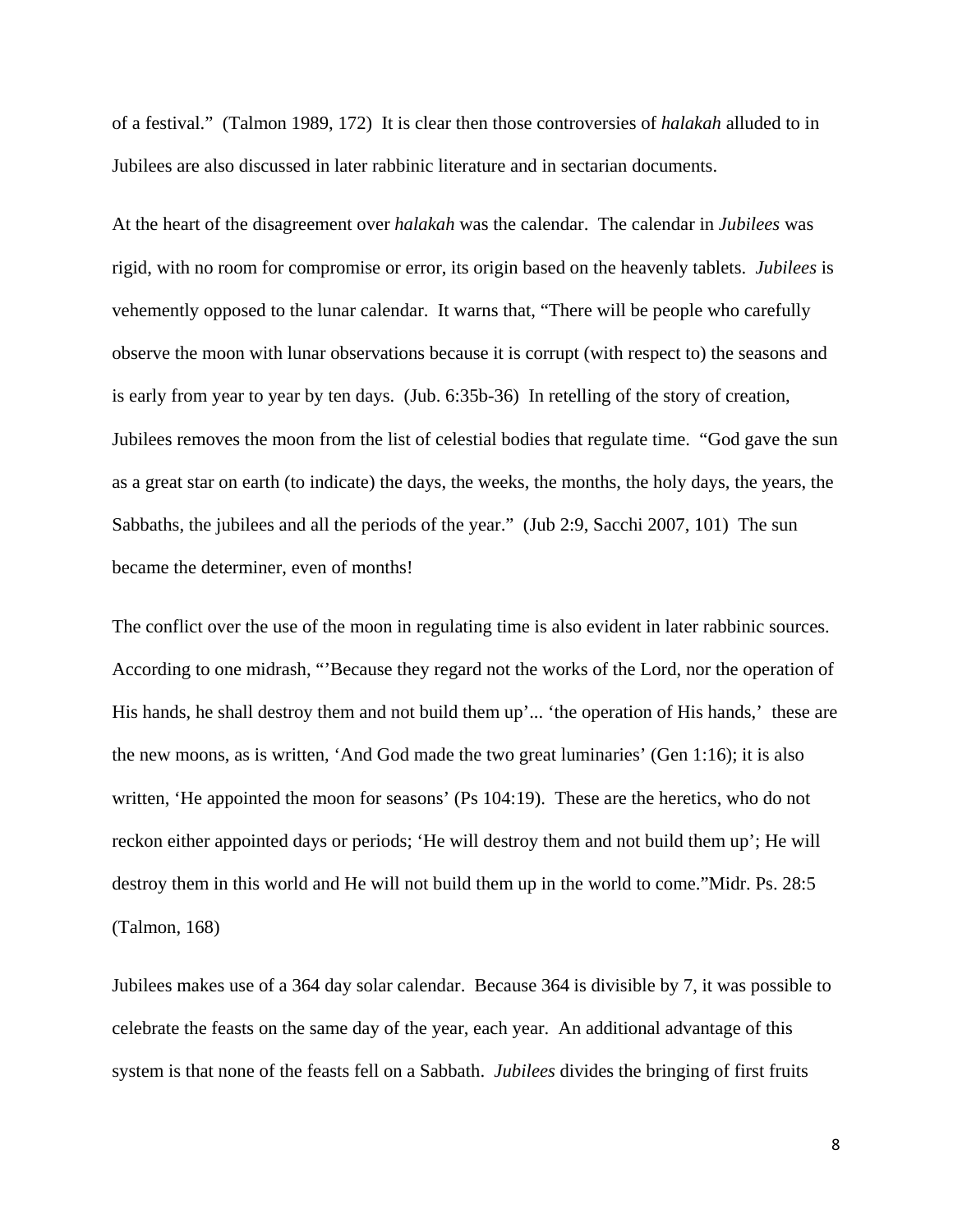into three, separated by 50 days. These were the feasts of first fruits of the barley, wheat and fruit harvests. This calendar, with its memorial days and pentecontad feasts share elements in common with the calendars found in the Temple Scroll and 4QMMT.

A primary objective of Jubilees is to establish the date of the Biblical and non-Biblical feasts by retroactively inserting them into earlier narratives. Because the flood narrative is the first narrative that contains a series of dates, it provided an opportunity to incorporate important information about the solar calendar. Jubilees correlates the divisions of the year with the stages of the flood. It agrees with the MT (as opposed to the LXX) that the flood began 17/2 and ended 27/2 or exactly 364 days. (354 days of lunar calendar + 10 days). On 1/1 Noah began to build an ark, on 1/4 the abyss was closed, on 1/7 the abyss was opened and on 1/10 the mountain tops became visible. These noteworthy events in the flood narrative were tweaked by the author of Jubilees in order to correspond with the 4 *tequfah* which marked the turn of the season and theoretically corresponded with the solstices and equinoxes. Thus the year was divided into 4 periods of 13 weeks for a total of 52 weeks or 364 days. The 4 days that mark the turn of the season are referred to as memorial days, "On the first of the first month, the first of the fourth month, the first of the seventh month, and the first of the tenth month are memorial days and days of the seasons. They are written down and ordained at the division of the year... Noah ordained them as festival for himself... and they enter them on the heavenly tablets. Each one of them consists of 13 weeks." Jub 6:23-29 The *tequfah* days stood outside of the count of the month but inside the count of the year. Thus each month was 30 days, perhaps reflecting is derivation from a 360 DY.

The 364 day calendar and the division of the year into four *tequfah* is also found in the *Astronomical Book of Enoch*. That *Jubilees* is aware of Enoch is indicated not only by the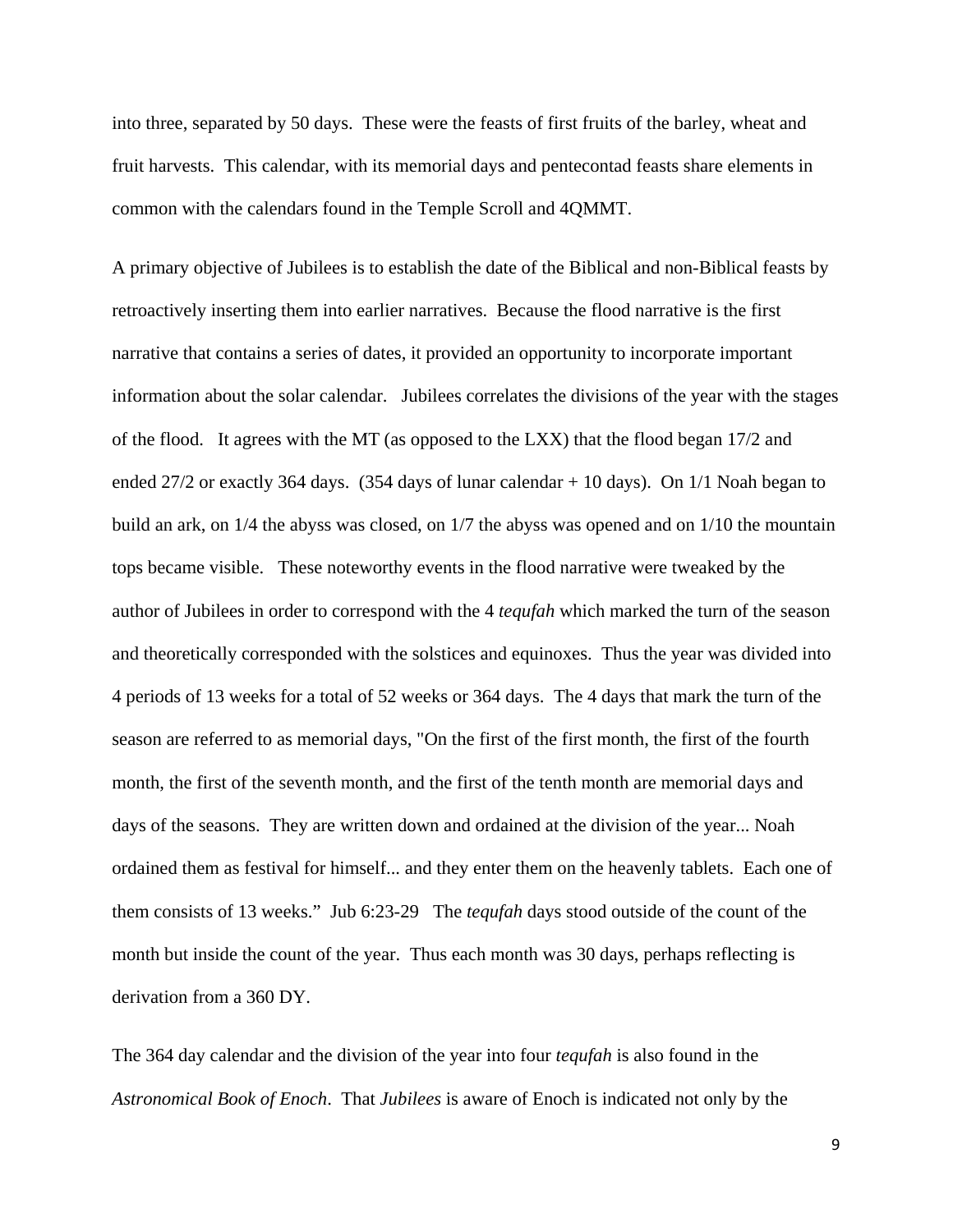shared characteristics of their calendars but also by the additional information *Jubilees* provides about Enoch. Jubilees describes Enoch as learned sage who gave to men the knowledge of writing and "recounted the weeks of the jubilees, and made known to them the days of the years, and set in order the months and recounted the Sabbaths of the years as we made known to him." (Jubilees 4:18) Although Enoch supports a solar calendar, it does not polemicize against a lunar calendar in the way that Jubilees does.

The division of the year into four is also found in the '*Songs of the Sabbath Sacrifice'* which contain 13 songs, one for each of the Sabbaths in a *tequfah*. Likewise, the *Aramaic Levi Document* states that Levis four sons, Qehat, Yocheved, Gershom, Merari were born in months 1,7,10 and 3 (4). As in *Jubilees* the calendar was central to the theology of the *yahad* and a source of friction with other groups. According to the *Damascus Document*, God raised up the Teacher of Righteousness and his followers and, "revealed to them the secrets of the calendar (CD iii 13, Talmon 1987, 166) Jubilees is mentioned specifically in CD which states that "the exact account of their epochs...behold, it is accurately defined in the book of the Divisions of Times into their Jubilees and Weeks" (xvi 2-4) It is clear from these references to Jubilees and by the number of copies found at Qumran that *Jubilees* exercised significant influence on that sect.

Jubilees is a fascinating book that raises many questions about the nature of the community to which the author belonged and to what extent it influenced later debates about halakah and the calendar.